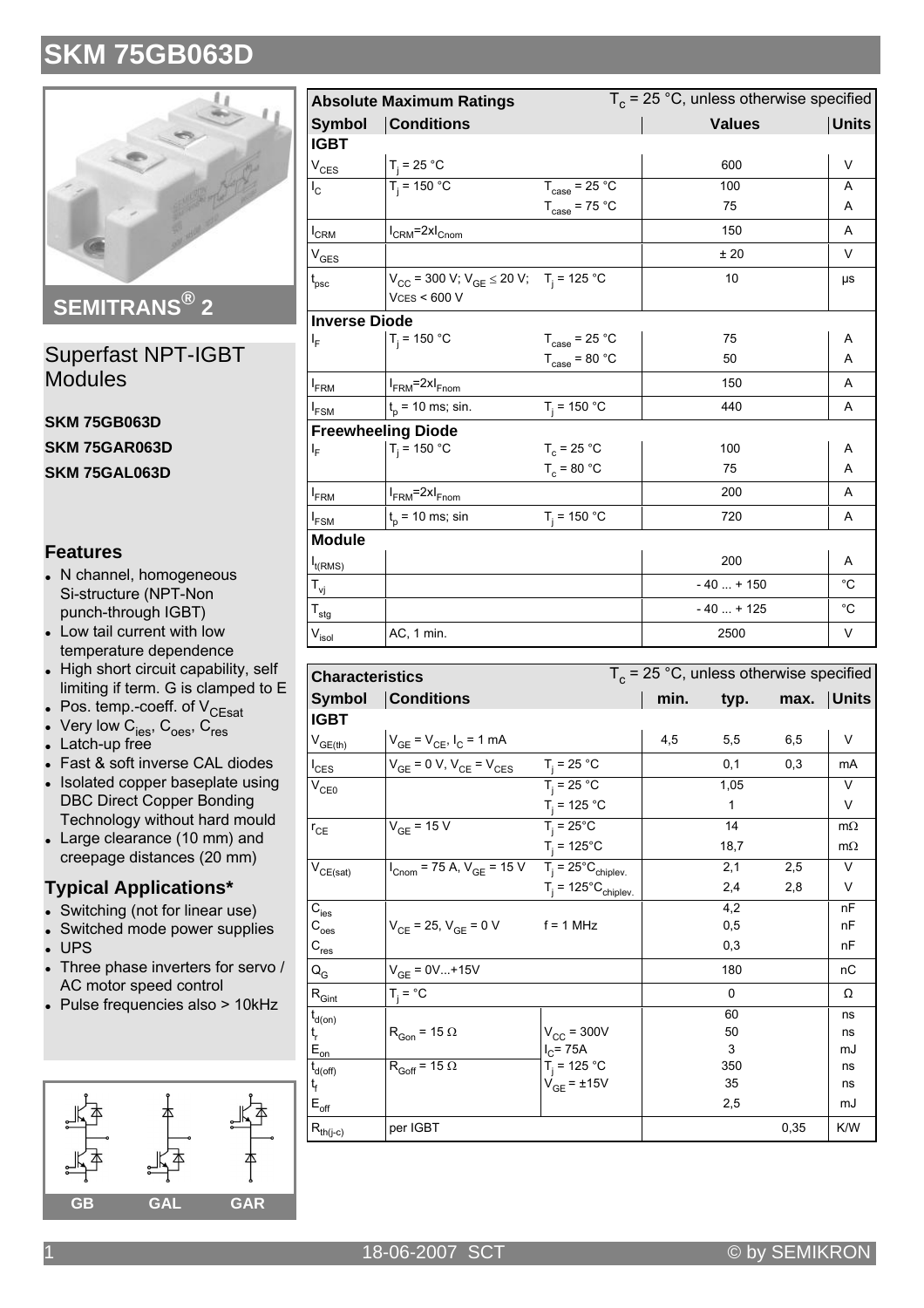

**SEMITRANS® 2**

Superfast NPT-IGBT Modules

**SKM 75GB063D SKM 75GAR063D SKM 75GAL063D**

### **Features**

- N channel, homogeneous Si-structure (NPT-Non punch-through IGBT)
- Low tail current with low temperature dependence
- High short circuit capability, self limiting if term. G is clamped to E
- $\bullet$  Pos. temp.-coeff. of  $V_{\text{CEsat}}$
- Very low  $\mathsf{C_{\text{ies}}}, \mathsf{C_{\text{oes}}}, \mathsf{C_{\text{res}}}$ <br>• Latch-up free
- 
- Fast & soft inverse CAL diodes
- . Isolated copper baseplate using DBC Direct Copper Bonding Technology without hard mould
- Large clearance  $(10 \text{ mm})$  and creepage distances (20 mm)

#### **Typical Applications\***

- Switching (not for linear use)
- Switched mode power supplies
- **UPS**
- Three phase inverters for servo / AC motor speed control
- $\bullet$  Pulse frequencies also > 10kHz

| Unaracteristics                                          |                                                                                              |                                   |      |      |      |                |  |
|----------------------------------------------------------|----------------------------------------------------------------------------------------------|-----------------------------------|------|------|------|----------------|--|
|                                                          | <b>Symbol Conditions</b>                                                                     |                                   | min. | typ. | max. | Units          |  |
| <b>Inverse Diode</b>                                     |                                                                                              |                                   |      |      |      |                |  |
|                                                          | $V_F = V_{EC}$   $I_{Fnom} = 75$ A; $V_{GE} = 0$ V $T_j = 25$ °C <sub>chiplev</sub> .        |                                   |      | 1,55 | 1,9  | V              |  |
|                                                          |                                                                                              | $T_i = 125 °C_{chiplev.}$         |      | 1,55 |      | $\vee$         |  |
| $V_{F0}$                                                 |                                                                                              | $T_i = 125 °C$                    |      |      | 0.9  | $\vee$         |  |
| r <sub>F</sub>                                           |                                                                                              | $T_j = 125 °C$<br>$T_j = 125 °C$  |      | 10   | 13,3 | $m\Omega$      |  |
| I <sub>RRM</sub>                                         | $I_{E}$ = 75 A                                                                               |                                   |      | 30   |      | A              |  |
| $\mathsf{Q}_{\mathsf{rr}}$                               | $di/dt = 800$ A/ $\mu$ s                                                                     |                                   |      | 3,7  |      | μC             |  |
| $E_{rr}$                                                 | $V_{GE}$ = -15 V; V <sub>CC</sub> = 300 V                                                    |                                   |      |      |      | mJ             |  |
| $R_{th(j-c)\underline{D}}$                               | per diode                                                                                    |                                   |      |      | 0,72 | K/W            |  |
|                                                          | <b>Freewheeling Diode</b>                                                                    |                                   |      |      |      |                |  |
| $V_F = V_{EC}$                                           | $I_{\text{Fnom}}$ = 100 A; $V_{\text{GE}}$ = 0 V $T_{\text{j}}$ = 25 °C <sub>chiplev</sub> . |                                   |      | 1,55 | 1,9  | V              |  |
|                                                          |                                                                                              | $T_j = 125 °C_{chiplev.}$         |      | 1,55 |      | V              |  |
| $V_{F0}$                                                 |                                                                                              | $T_i = 125 °C$                    |      |      | 0,9  | $\vee$         |  |
| $r_F$                                                    |                                                                                              | $T_j = 125 °C$                    |      | 8    | 10   | V              |  |
| $I_{RRM}$                                                | $I_{F}$ = 100 A                                                                              | $T_i = 125 °C$                    |      | 44   |      | A              |  |
| $\mathsf{Q}_{\mathsf{rr}}$                               | $di/dt = 0$ A/ $\mu$ s                                                                       |                                   |      | 6    |      | μC             |  |
| $E_{rr}$                                                 | $V_{GE}$ = -15 V; V <sub>CC</sub> = 300 V                                                    |                                   |      |      |      | mJ             |  |
| $R_{th(j-c)FD}$                                          | per diode                                                                                    |                                   |      |      | 0,6  | K/W            |  |
| <b>Module</b>                                            |                                                                                              |                                   |      |      |      |                |  |
| $L_{CE}$                                                 |                                                                                              |                                   |      |      | 30   | nH             |  |
| $R_{CC'+EE'}$                                            | res., terminal-chip                                                                          | $T_{\text{case}} = 25 \text{ °C}$ |      | 0,75 |      | $m\Omega$      |  |
|                                                          |                                                                                              | $T_{\text{case}}$ = 125 °C        |      | 1    |      | $m\Omega$      |  |
| $\mathsf{R}_{\mathsf{th}(\mathsf{c}\text{-}\mathsf{s})}$ | per module                                                                                   |                                   |      |      | 0,05 | K/W            |  |
| $M_{\rm s}$                                              | to heat sink M6                                                                              |                                   | 3    |      | 5    | N <sub>m</sub> |  |
| $M_{t}$                                                  | to terminals M5                                                                              |                                   | 2,5  |      | 5    | Nm             |  |
| W                                                        |                                                                                              |                                   |      |      | 160  | g              |  |

This is an electrostatic discharge sensitive device (ESDS), international standard IEC 60747-1, Chapter IX.

\* The specifications of our components may not be considered as an assurance of component characteristics. Components have to be tested for the respective application. Adjustments may be necessary. The use of SEMIKRON products in life support appliances and systems is subject to prior specification and written approval by SEMIKRON. We therefore strongly recommend prior consultation of our personal.

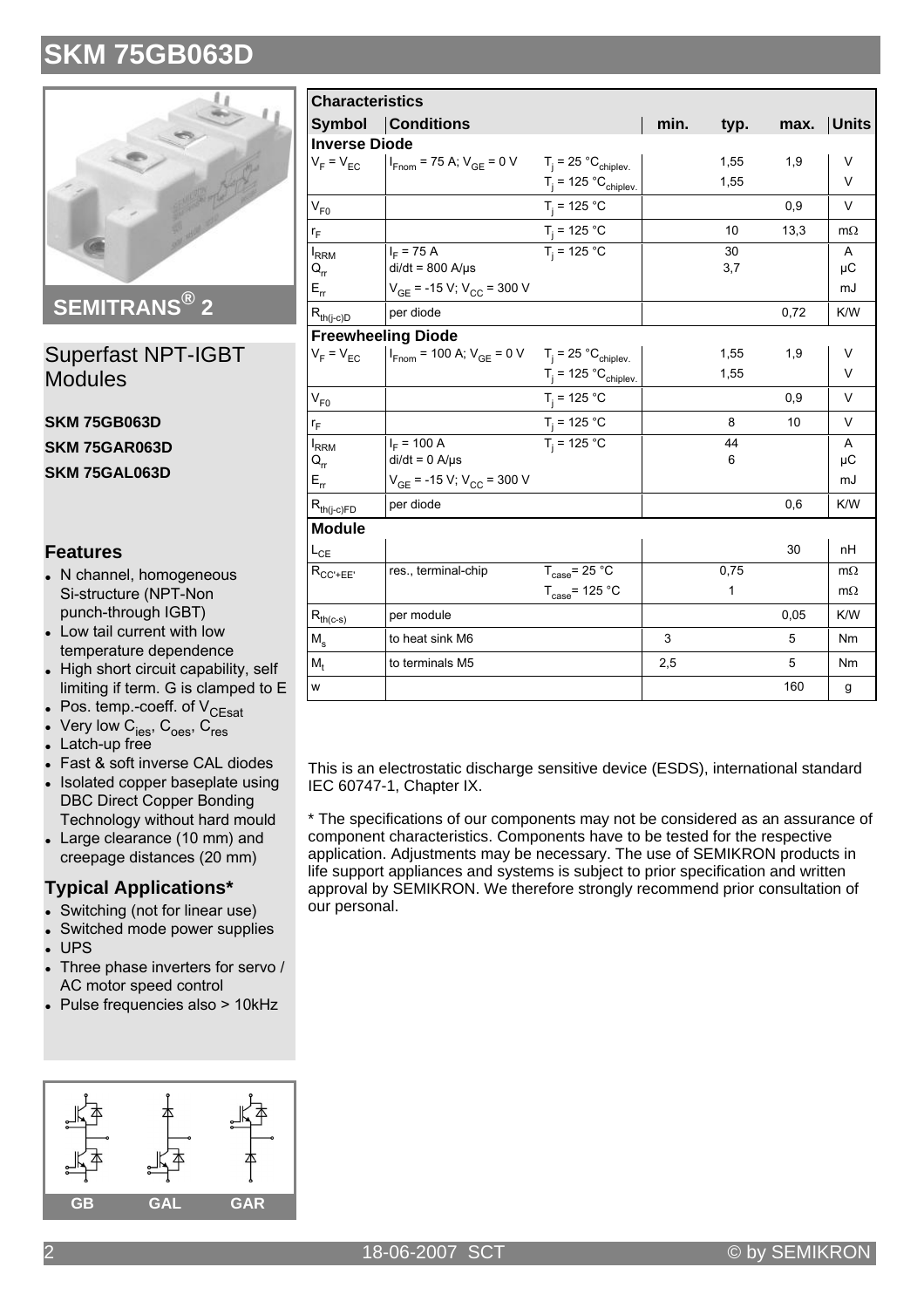

## **SEMITRANS® 2**

### Superfast NPT-IGBT Modules

### **SKM 75GB063D**

**SKM 75GAR063D**

**SKM 75GAL063D**

### **Features**

- N channel, homogeneous Si-structure (NPT-Non punch-through IGBT)
- Low tail current with low temperature dependence
- High short circuit capability, self limiting if term. G is clamped to E
- $\bullet$  Pos. temp.-coeff. of  $V_{\text{CEsat}}$
- Very low  $\mathsf{C_{\text{ies}}}, \mathsf{C_{\text{oes}}}, \mathsf{C_{\text{res}}}$ <br>• Latch-up free
- 
- Fast & soft inverse CAL diodes
- . Isolated copper baseplate using DBC Direct Copper Bonding Technology without hard mould
- Large clearance  $(10 \text{ mm})$  and creepage distances (20 mm)

### **Typical Applications\***

- Switching (not for linear use)
- Switched mode power supplies
- $\cdot$  UPS<br> $\cdot$  Three
- Three phase inverters for servo / AC motor speed control
- $\bullet$  Pulse frequencies also > 10kHz



| $\mathsf{z}_{\mathsf{th}}$                                                      |                   |               |              |  |  |  |  |
|---------------------------------------------------------------------------------|-------------------|---------------|--------------|--|--|--|--|
| <b>Symbol</b>                                                                   | <b>Conditions</b> | <b>Values</b> | <b>Units</b> |  |  |  |  |
| $\mathsf{Z}_{\mathsf{th}(\mathsf{j}\text{-}\mathsf{c})\mathsf{l}}^{\mathsf{Z}}$ |                   |               |              |  |  |  |  |
|                                                                                 | $i = 1$           | 250           | mk/W         |  |  |  |  |
| $\mathsf{R}_{\mathsf{i}}$                                                       | $= 2$             | 70            | mk/W         |  |  |  |  |
| $R_i$                                                                           | $= 3$             | 25            | mk/W         |  |  |  |  |
| $R_i$                                                                           | $= 4$<br>i        | 5             | mk/W         |  |  |  |  |
| $tau_i$                                                                         | $= 1$<br>Ť        | 0,0874        | s            |  |  |  |  |
| tau <sub>i</sub>                                                                | $= 2$<br>т        | 0,0078        | s            |  |  |  |  |
| $tau_i$                                                                         | $= 3$<br>I.       | 0,0017        | s            |  |  |  |  |
| tau <sub>i</sub>                                                                | $i = 4$           | 0,0001        | s            |  |  |  |  |
| $\frac{Z}{R_i}$ th(j-c)D                                                        |                   |               |              |  |  |  |  |
|                                                                                 | $i = 1$           | 550           | mk/W         |  |  |  |  |
| $R_i$                                                                           | $= 2$             | 340           | mk/W         |  |  |  |  |
| $R_i$                                                                           | $= 3$             | 92            | mk/W         |  |  |  |  |
| $R_i$                                                                           | i<br>$= 4$        | 18            | mk/W         |  |  |  |  |
| $tau_i$                                                                         | $= 1$<br>т        | 0,0761        | s            |  |  |  |  |
| $tau_i$                                                                         | $= 2$<br>i.       | 0,0045        | s            |  |  |  |  |
| tau <sub>i</sub>                                                                | $= 3$<br>i        | 0,011         | s            |  |  |  |  |
| $tau_i$                                                                         | $i = 4$           | 0,0002        | s            |  |  |  |  |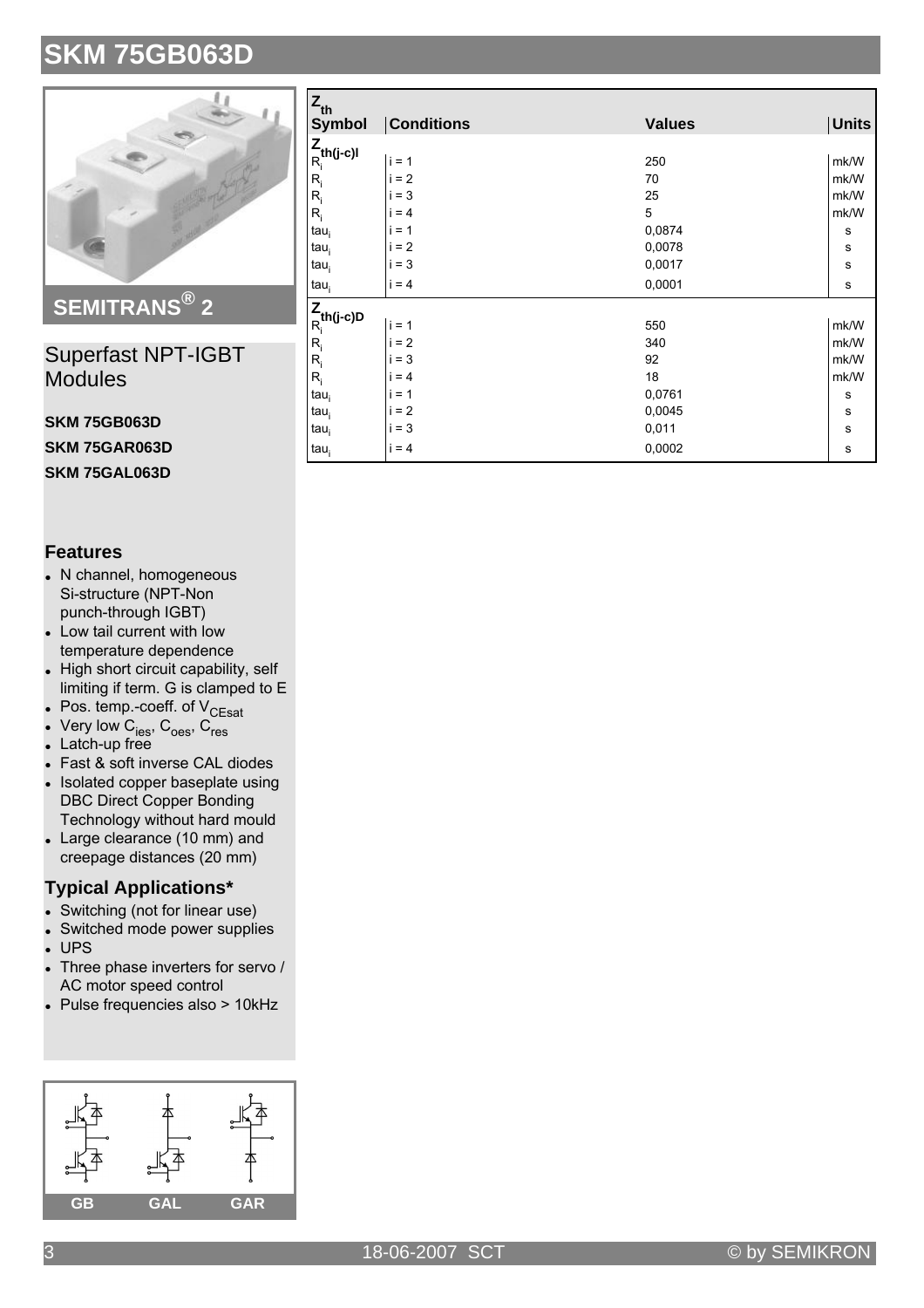









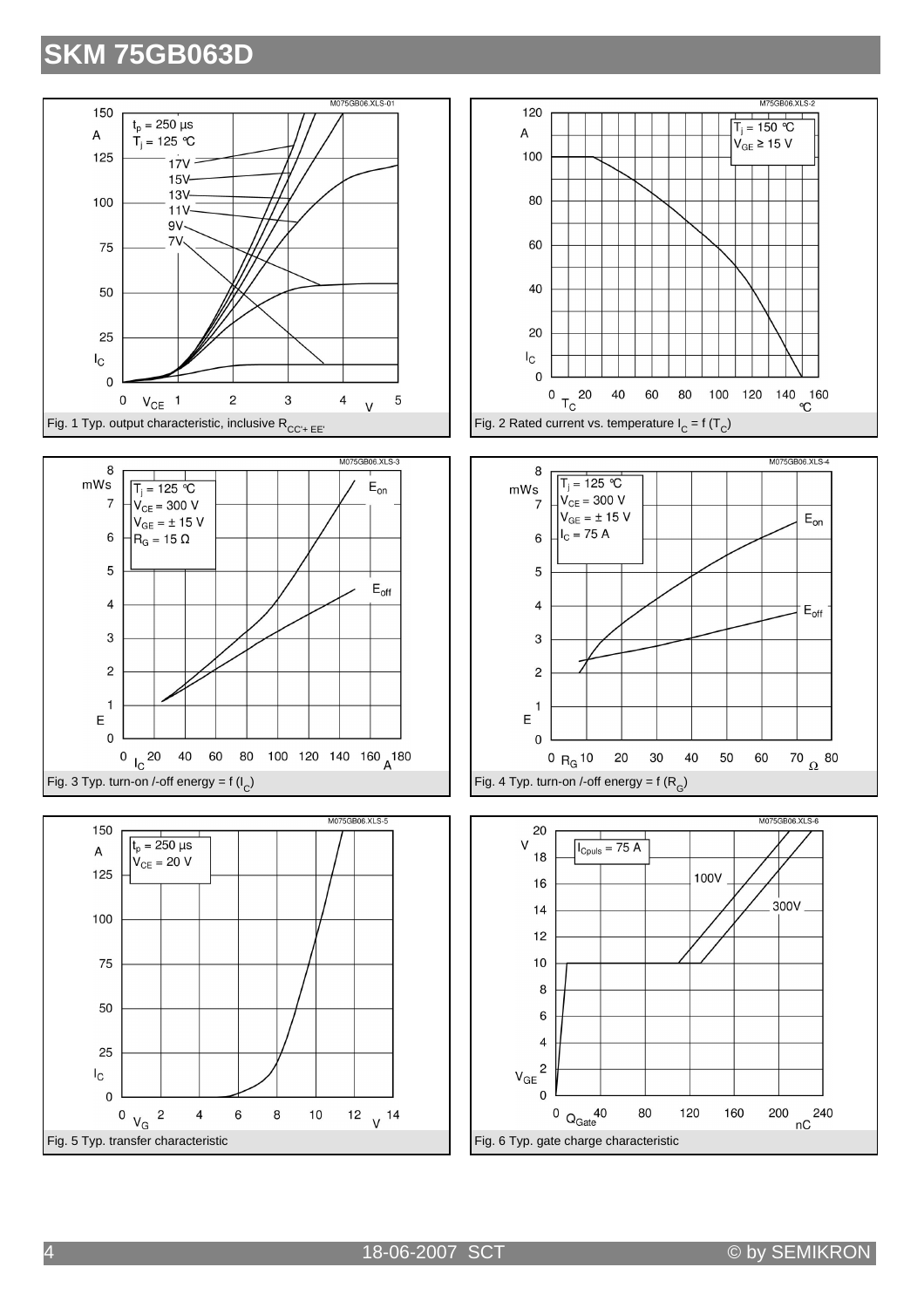